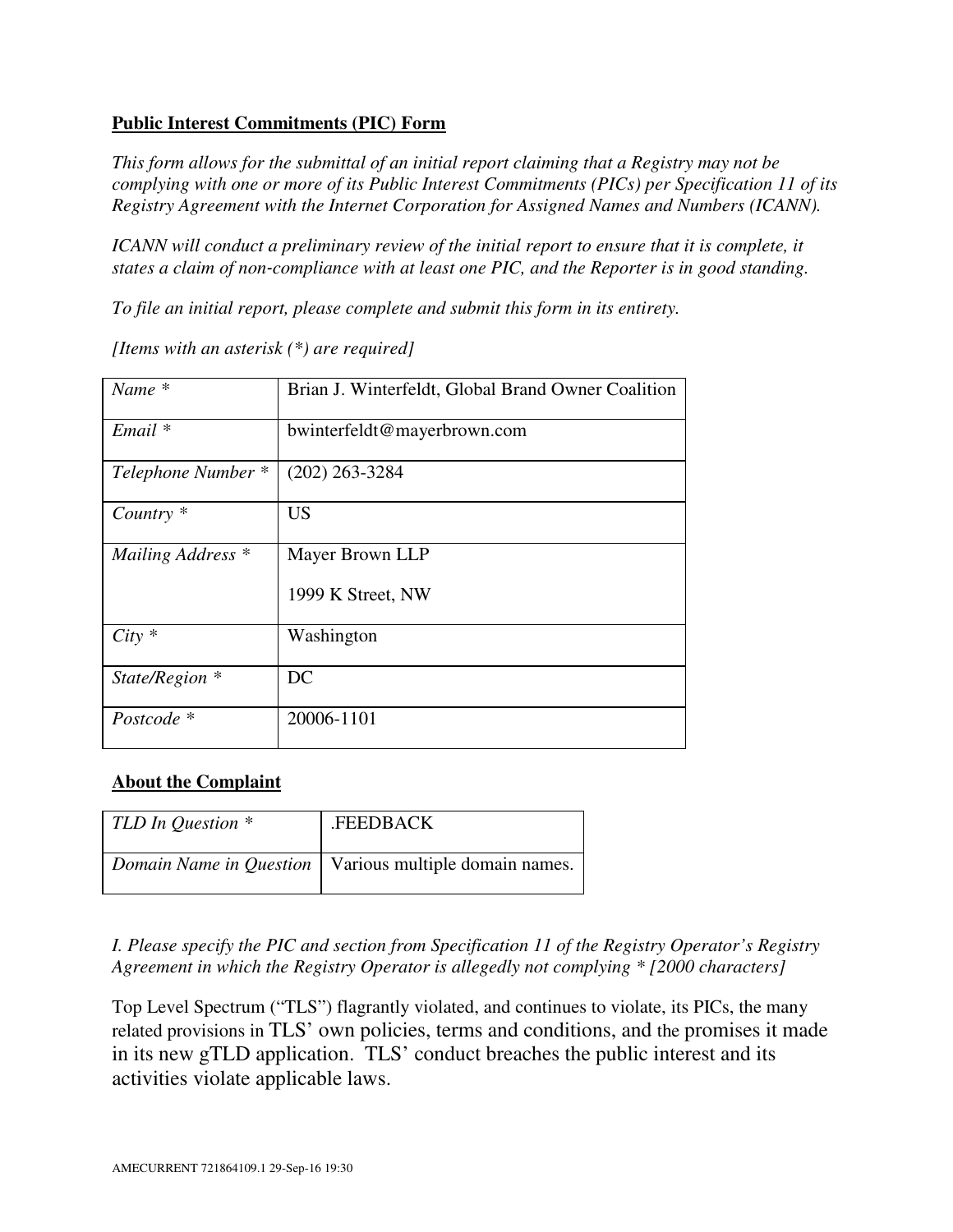TLS violated and continues to violate the text and spirit of **Spec 11 § 3(c)**, in which it committed to "operate the TLD in a transparent manner consistent with general principles of openness and non-discrimination by establishing, publishing and adhering to clear registration policies." This PIC originated from GAC advice that registries should "be operated in an open manner consistent with general principles of openness and nondiscrimination." The GAC further advised that the PIC "include a non-discriminatory requirement to provide registrants an avenue to seek redress for discriminatory policies" and has consistently advised that "transparency alone is insufficient to deter discriminatory and preferential registration policies."

TLS further violated, and failed to abide in its own right by, PIC **Spec 11 §3(a)**, which contains provisions prohibiting "fraudulent or deceptive practices" and other "activity contrary to applicable law." This PIC originated from GAC Advice that registries should "ensure that terms of use for registrants include prohibitions against ... fraudulent or deceptive practices..."; that registries must "ensure that there is a mechanism for making complaints to the registry operator that the WHOIS information is inaccurate or that the domain name registration is being used to facilitate or promote … fraudulent or deceptive practices…."; and that "registry operators shall ensure that there are real and immediate consequences for the demonstrated provision of false WHOIS information and violations of the requirement that the domain name should not be used in breach of applicable law."

## *II. Please state the grounds of the alleged non-compliance with the PIC \*[2000 characters]*

TLS repeatedly changed its own policies and marketing programs in a confusing, unclear, nontransparent manner, with the intent to discriminate against brand owners.

TLS self-allocated, or reserved for allocation to third parties acting in concert with TLS, numerous domains corresponding to brands, many of which were held during the Sunrise period. TLS launched many deceptive and discriminatory marketing schemes that prevented brand owners from registering or recovering domains corresponding to their brands.

TLS promised to operate .Feedback as trusted space where consumers receive and "give actual feedback." Instead, TLS hired paid professionals to write and post fabricated reviews throughout .FEEDBACK's sites. TLS copied actual reviews and user identities on its .FEEDBACK sites, taken from third party sites such as Yelp. Many of these reviews were posted years earlier. TLS never disclosed that such reviews are not from actual customers (or copied from third party websites). It never disclosed its role in soliciting and hiring paid reviewers. In fact, the vast majority of such reviews (62%) come from identifiable users in the Seattle area, in close proximity to TLS' headquarters. The postings were designed to create the false appearance that .Feedback is a popular, trusted source of legitimate commentary

TLS launched and continues to operate a deceptive and discriminatory marketing program called FREE.FEEDBACK, which has resulted in TLS misusing brand owners' .COM WHOIS information and deceptively soliciting them to validate and renew .FEEDBACK domain names they never sought to register. The FREE.FEEDBACK program has resulted in brand owners being targeted by phishing schemes using the scraped .COM registration data used in this deceptive program.